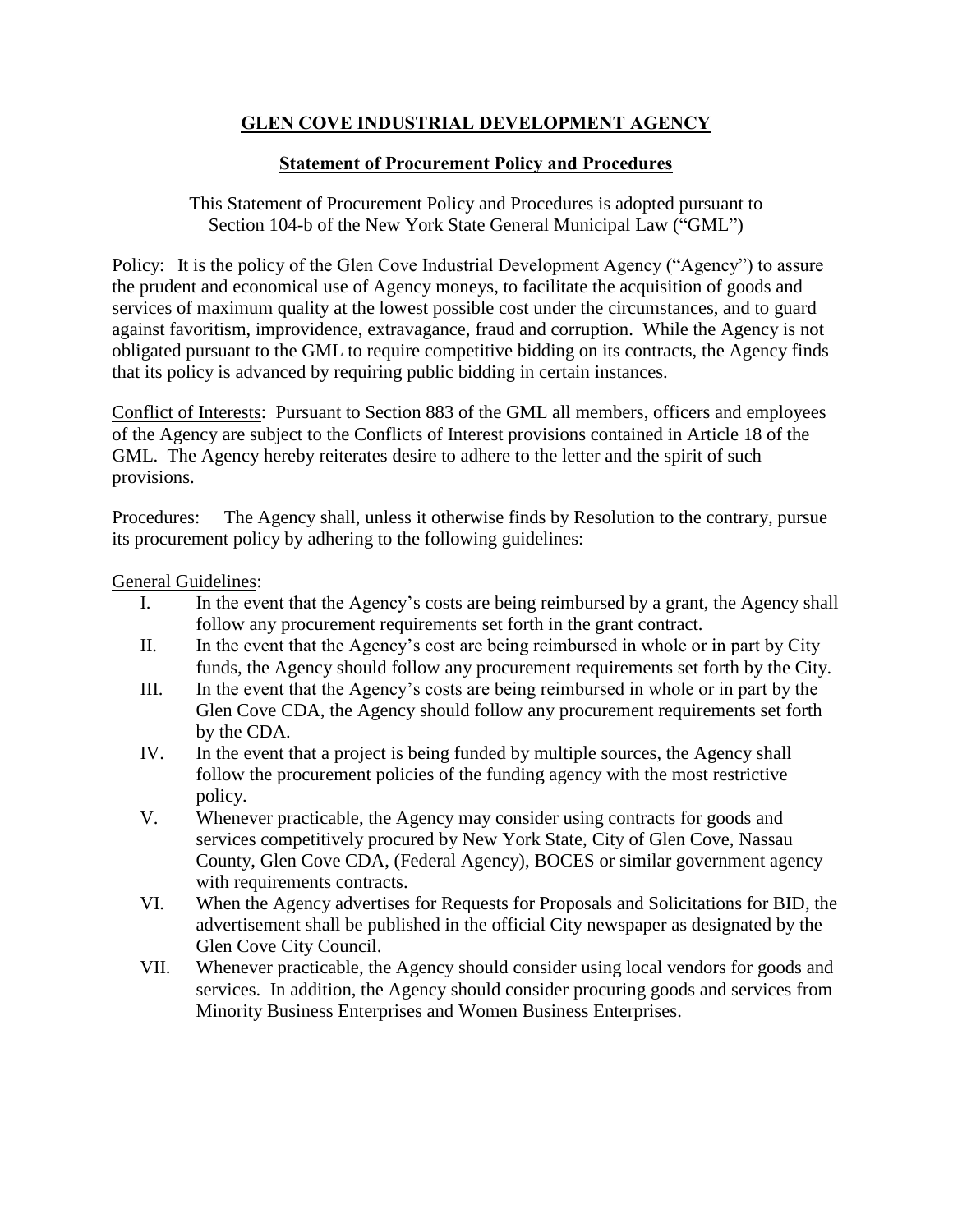### Purchasing Guidelines for Goods:

- I. Contracts for Goods Valued at \$500 and Under. All contracts for goods valued at \$500 and under shall be awarded by the Agency's Executive Director using his/her judgment as to the most appropriate vendor, without further documentation.
- II. Contracts for Goods Valued at over \$500 but less than \$10,000. The Agency shall use its reasonable efforts to obtain, either orally or in writing, at least three (3) bids or price quotations for such procurement.
- III. Contracts for Goods Valued at \$10,000 and Over. The Agency shall use its best efforts to award contracts for goods valued at \$10,000 and over through a competitive process. The competitive process to be utilized shall, absent approval of the Agency to the contrary, be overseen by the Executive Director and entail the following:
	- a. All solicitations and requests for proposals should be in writing and should incorporate a clear and accurate description of the technical requirements for the material, product, or service to be procured. Such description should not contain features which unduly restrict competition.
	- b. The description may include a statement of the qualitative nature of the material, product or service to be procured, and when necessary, should set forth those minimum essential characteristics and standards to which it must conform if it is to satisfy its intended use.
	- c. When it is impractical or uneconomical to make a clear and accurate description of the technical requirements, a brand name or equal description may be used as a means to define the performance or other salient requirements of a procurement. The specific features of the named brand which must be met by offerors should be clearly stated and should identify all requirements which the offerors must fulfill and all other factors to be used in evaluating bids or proposals.
	- d. Proposals should be solicited from an adequate number of qualified sources.
	- e. Awards will be made by the Executive Director to the responsible respondent whose proposal is most advantageous to the Agency, with price and other factors considered (such as timing of delivery).
	- f. Office supplies may be procured by the Agency's Executive Director from any national retail office supplier vendor (such as Staples or Office Depot).